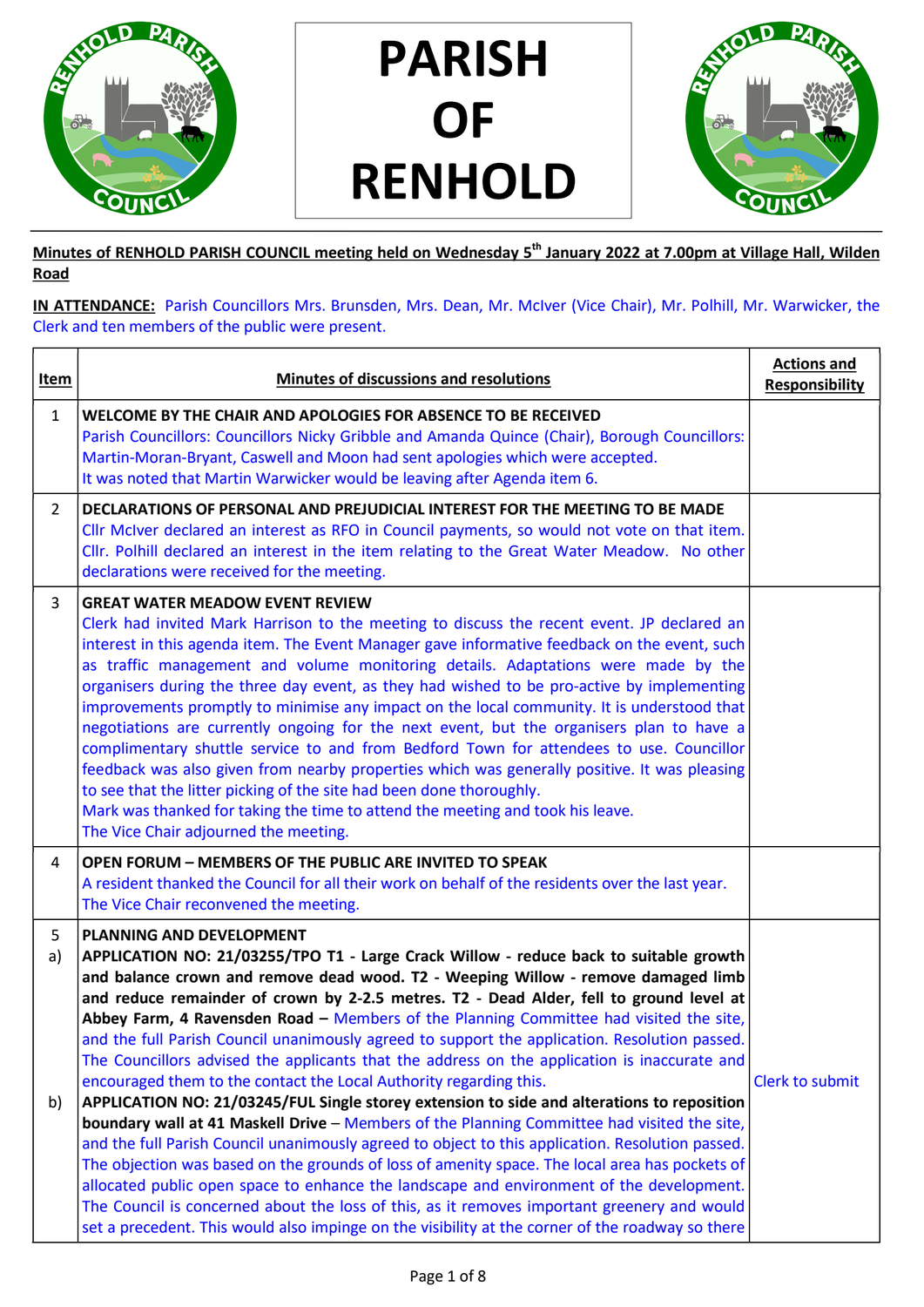|    | is a significant highways safety concern. There were also concerns that there would also be a<br>restricted ability for a neighbour to turn in front of their garage. It was felt that the extension<br>would be overbearing as it is so close to the boundary property. The proposed development<br>already appears to have commenced work, prior to a decision, which also was a worry for |                        |
|----|----------------------------------------------------------------------------------------------------------------------------------------------------------------------------------------------------------------------------------------------------------------------------------------------------------------------------------------------------------------------------------------------|------------------------|
|    | Councillors who asked that the matter be referred to the Planning Officer.                                                                                                                                                                                                                                                                                                                   | Clerk to submit        |
|    | APPLICATION NO: 21/03105/FUL One and two storey front, side and rear extensions at Three                                                                                                                                                                                                                                                                                                     |                        |
| C) | Ways 2A Church End - Members of the Planning Committee had visited the site and the full                                                                                                                                                                                                                                                                                                     |                        |
|    | Parish Council unanimously agreed that, whilst this is an improvement to the previous                                                                                                                                                                                                                                                                                                        |                        |
|    | application, they still have some concerns. Resolution passed. It was felt that the current                                                                                                                                                                                                                                                                                                  |                        |
|    | proposals are still an over-development of the site and the proximity of the proposed                                                                                                                                                                                                                                                                                                        |                        |
|    | extension to the NNW boundary also remains a worry. The property will be out of keeping with                                                                                                                                                                                                                                                                                                 |                        |
|    | the street scene as the first floor window still proposes to overlook the a neighbouring                                                                                                                                                                                                                                                                                                     |                        |
|    | property.                                                                                                                                                                                                                                                                                                                                                                                    | Clerk to submit        |
|    | APPLICATION NO: 21/03175/FUL Two storey rear/side extension at 30 Church End -<br>Members of the Planning Committee had visited the site, and the full Parish Council                                                                                                                                                                                                                        |                        |
| d) | unanimously agreed that the drawings show that the proposed extensions will not be visible                                                                                                                                                                                                                                                                                                   |                        |
|    | from the road, so provided that no objections are received from the neighbours, the Parish                                                                                                                                                                                                                                                                                                   |                        |
|    | Council have no comment on this application. The Council passed a resolution for these                                                                                                                                                                                                                                                                                                       |                        |
|    | comments to be submitted.                                                                                                                                                                                                                                                                                                                                                                    | Clerk to submit        |
|    | APPLICATION NO: 21/03225/FUL One and two storey rear extension following the demolition                                                                                                                                                                                                                                                                                                      |                        |
| e) | of existing single storey rear extension at 6 Woodfield Lane - Members of the Planning                                                                                                                                                                                                                                                                                                       |                        |
|    | Committee had visited the site and the full Parish Council unanimously agreed that they have                                                                                                                                                                                                                                                                                                 |                        |
|    | no objection to this application. Resolution passed.                                                                                                                                                                                                                                                                                                                                         | <b>Clerk to submit</b> |
|    | APPLICATION NO: 21/03118/TPO 1689 Ash - Remove deadwood. 1691 Ash Fell/remove to                                                                                                                                                                                                                                                                                                             |                        |
| f  | ground level. 1694 Ash - Remove deadwood. 1695 Ash - Reduce height of west co-dominant                                                                                                                                                                                                                                                                                                       |                        |
|    | stem by 50% (approx. 6m above union) and remove deadwood at 20 Becher Close - Members                                                                                                                                                                                                                                                                                                        |                        |
|    | of the Planning Committee visited the site, and the full Parish Council unanimously agreed to<br>support this application. Resolution passed.                                                                                                                                                                                                                                                | Clerk to submit        |
|    | APPLICATION NO: 21/03117/TPO 244 Ash - Reduce crown height by 9m (sub-stem by 5m) +                                                                                                                                                                                                                                                                                                          |                        |
| g) | remove any remaining deadwood. 245 Ash - Reduce crown height by 7m + remove stem                                                                                                                                                                                                                                                                                                             |                        |
|    | shoots up to 3.5m. 246 Ash - Reduce crown height by 8m & reduce lateral branch to NW by                                                                                                                                                                                                                                                                                                      |                        |
|    | 5m. 248 Ash - Fell/remove to ground level at 21 Becher Close - Members of the Planning                                                                                                                                                                                                                                                                                                       |                        |
|    | Committee had visited the site and the full Parish Council unanimously agreed that they wished                                                                                                                                                                                                                                                                                               |                        |
|    | to raise concerns. Whilst they feel that some work is necessary, it is felt that the proposed                                                                                                                                                                                                                                                                                                |                        |
|    | works appear to be rather excessive and that the amount of wood being proposed for removal                                                                                                                                                                                                                                                                                                   |                        |
|    | was too much. The Councillors would like the Borough Council's Tree Officer to look carefully at                                                                                                                                                                                                                                                                                             |                        |
|    | whether less tree removal is needed. The Parish Council passed a resolution for these<br>comments to be submitted.                                                                                                                                                                                                                                                                           | Clerk to submit        |
|    | APPLICATION NO: 21/03282/FUL loft conversion with dormer windows to front and rear at 8                                                                                                                                                                                                                                                                                                      |                        |
| h) |                                                                                                                                                                                                                                                                                                                                                                                              |                        |
|    |                                                                                                                                                                                                                                                                                                                                                                                              |                        |
|    | Primrose Fields - Members of the Planning Committee had visited the site, and the full Parish<br>Council unanimously agreed to support the proposed loft conversion, but would ask that the                                                                                                                                                                                                  |                        |
|    | rear dormer is scaled back somewhat to avoid overburdening appearance and also that the                                                                                                                                                                                                                                                                                                      |                        |
|    | front dormers are specified as the smaller size ones to ensure sympathetic appearance                                                                                                                                                                                                                                                                                                        |                        |
|    | compared with similar nearby conversions. The Parish Council passed a resolution for these                                                                                                                                                                                                                                                                                                   |                        |
|    | comments to be submitted.                                                                                                                                                                                                                                                                                                                                                                    | Clerk to submit        |
|    | APPLICATION NO: 21/03283/FUL single storey front porch extension at 8 Primrose Fields -                                                                                                                                                                                                                                                                                                      |                        |
| i) | Members of the Planning Committee had visited the site and the full Parish Council                                                                                                                                                                                                                                                                                                           |                        |
|    | unanimously agreed that they are concerned with this application and so object. The proposed                                                                                                                                                                                                                                                                                                 |                        |
|    | Front Porch is too large for the frontage of the house and is also out of character with the                                                                                                                                                                                                                                                                                                 |                        |
|    | nearby dwellings - none of which have Porches at all. The Parish Council passed a resolution for                                                                                                                                                                                                                                                                                             |                        |
|    | these comments to be submitted.<br>APPLICATION No. 21/02982/FUL One and two storey front and side extensions with new roof                                                                                                                                                                                                                                                                   | Clerk to submit        |
| j) | tiles, render and cladding at Tree View, 53 Top End - Members of the Planning Committee had                                                                                                                                                                                                                                                                                                  |                        |
|    | visited the site, and the full Parish Council unanimously agreed that there is no objection to this                                                                                                                                                                                                                                                                                          |                        |
|    | application. Resolution passed.                                                                                                                                                                                                                                                                                                                                                              | Clerk to submit        |
| k) | APPLICATION NO: 21/03195/FUL demolition of existing 2 no. bungalows and outbuilding and                                                                                                                                                                                                                                                                                                      |                        |
|    | the erection of 2 no. 4 bedroom dwellings and 1 no. 2 bedroom bungalow and the creation of<br>new accesses from the highway at 18 - 20 Woodfield Lane - Members of the Planning                                                                                                                                                                                                              |                        |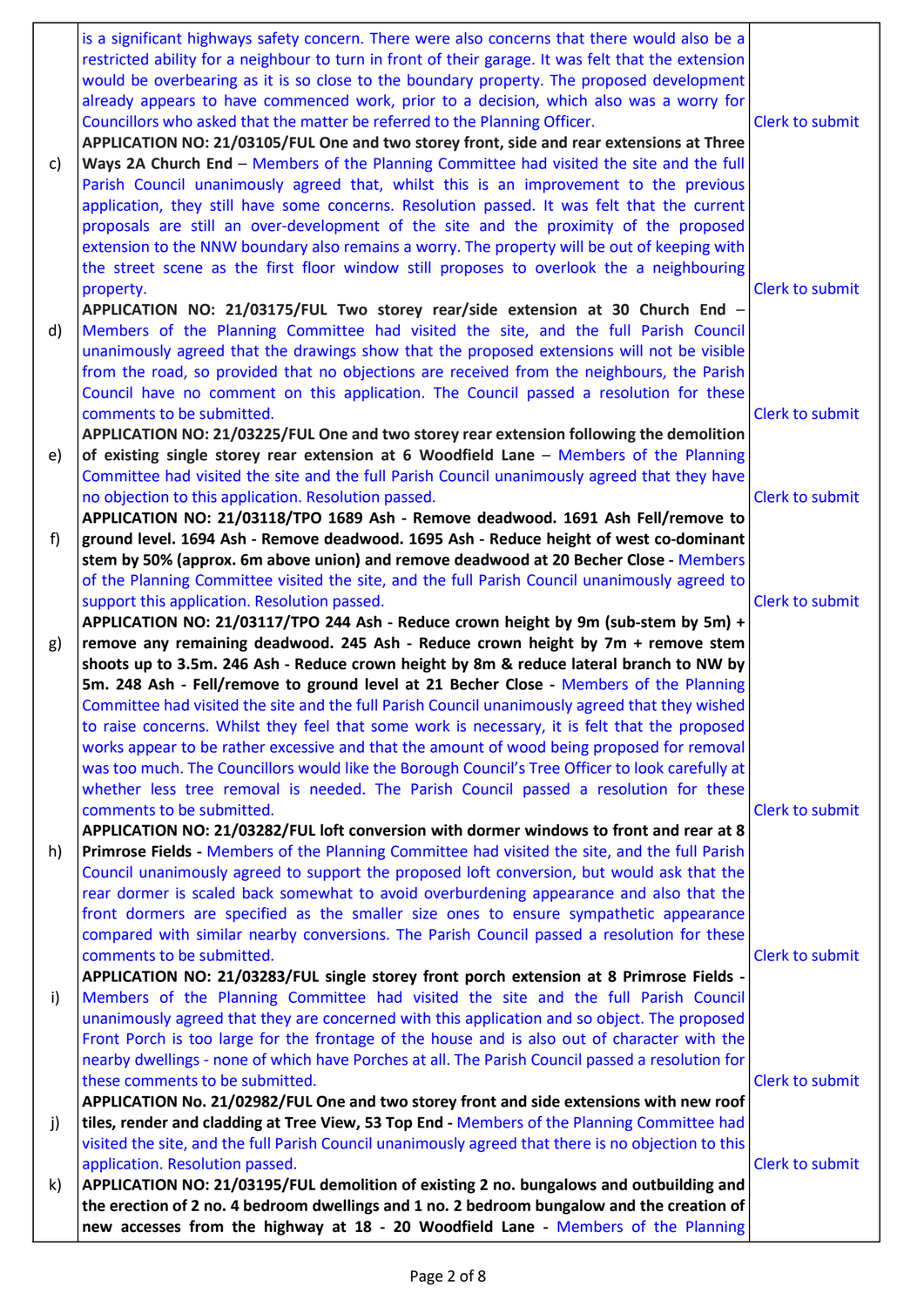|                | Committee had visited the site and the full Parish Council unanimously agreed to object to this<br>application as it is felt that the building of a third bungalow dwelling would be over<br>development of the plot. This proposed dwelling is also excessively close to the proposed 4-<br>bedroomed houses. The Council supported the removal of the two very poor condition semi-<br>detached prefabricated bungalows with the replacement being two modern four-bedroomed<br>houses. However, they cannot support a third dwelling on this plot as proposed. The Parish<br>Council passed a resolution for these comments to be submitted.                                                                                                                                                                                                                                                                                                                                                                                                                                                                                                                                                                                                                                                                                                                                                                                                                                                                                                                                                                                                                                                                                                                                                                                                                                                         | Clerk to submit                                                                    |
|----------------|---------------------------------------------------------------------------------------------------------------------------------------------------------------------------------------------------------------------------------------------------------------------------------------------------------------------------------------------------------------------------------------------------------------------------------------------------------------------------------------------------------------------------------------------------------------------------------------------------------------------------------------------------------------------------------------------------------------------------------------------------------------------------------------------------------------------------------------------------------------------------------------------------------------------------------------------------------------------------------------------------------------------------------------------------------------------------------------------------------------------------------------------------------------------------------------------------------------------------------------------------------------------------------------------------------------------------------------------------------------------------------------------------------------------------------------------------------------------------------------------------------------------------------------------------------------------------------------------------------------------------------------------------------------------------------------------------------------------------------------------------------------------------------------------------------------------------------------------------------------------------------------------------------|------------------------------------------------------------------------------------|
| 6              | TO RECEIVE FEEDBACK FROM SITE MEETING WITH BOROUGH COUNCIL HIGHWAYS ENGINEER<br>TO INCLUDE RECOMMENDATIONS FOR THREE NEW VAS LOCATIONS AND THE PURCHASE OF<br><b>COMMUNITY SPEEDWATCH SIGNS TO IMPROVE ROAD SAFETY IN THE PARISH</b><br>Following a site visit undertaken on 25th November, feedback was provided for Councillors to<br>consider.<br><b>Ravensden Road</b><br>1. Outside 82 Ravensden Road pending land registry checks - these had now been carried out<br>and there is no ownership issue.<br>2. On the right heading out of Renhold approximately 40 m from the Charity Cottages - It was<br>detailed that both locations comply with highways requirements, as visibility is good. After<br>discussion, it was unanimously agreed by Councillors to ask Highways to install a new pole at<br>locations 1. and 2. with the purchase of one Vehicle Activated Sign that would be positioned at<br>the site outside 82 Ravensden Road in the first instance. Resolution passed. The Council would<br>rotate the signs on Ravensden Road between the three poles along the stretch of road,<br>undertaking a review of the data, then considering whether a third Vehicle Activated Sign is<br>required along Ravensden Road. It was noted that this road remains on the Borough Council's<br>list of potential Average Speed Camera locations and this would continue to be pursued by the<br>Parish Council.<br><b>Hookhams Lane</b><br>1. Outside number 72 Hookhams Lane - It was detailed that this location would comply with<br>highways requirements, as visibility is good and there are no obstructions. It was unanimously Clerk to feedback<br>agreed by Councillors to ask Highways to install a new pole at this location outside $72$ to Officer<br>Hookhams Lane, with the purchase of one Vehicle Activated Sign to located here. Resolution VAS unit to be<br>passed. | <b>Clerk to feedback</b><br>to Officer<br>VAS unit to be<br>purchased<br>purchased |
|                | <b>Green End</b><br>Various locations were looked at and considered:<br>1. Outside 44 Green End - Highways Inspector felt that this is too close to the first VAS one as it<br>is approximately 100 metres from the first as you enter the village.<br>2. Outside or opposite 36/38 - no safe hard standing opposite and existing overhead telephone<br>and power cables pose a safety risk.<br>3. Splay at Becher Close - Highways Inspector deemed the location as not appropriate because<br>too close to the junction of Becher Close and because of the trees on the green verge area.<br>4. Outside 61 Top End - It was detailed that this location would comply with highways Clerk to feedback<br>requirements, as visibility is good and there are no obstructions.<br>After discussion it was unanimously agreed by Councillors to ask Highways to install a new pole<br>at location 4 with the purchase of one Vehicle Activated Sign that would be positioned at the VAS unit to be<br>site outside 61 Top End adjacent to the orchard of the farmhouse. Resolution passed.<br>It was confirmed that an order for four new highways poles and a total of five new Vehicle<br>Activated Signs to be purchased from Morelock. Resolution passed.<br>The Parish Council considered some additional signage alerting motorists to the speed<br>recording in partnership with Bedfordshire Police at each of the VAS unit locations. It was Clerk to action<br>agreed this to be taken forwards and to covered during finance as well.<br>Cllr. Warwicker took leave at this point of the meeting                                                                                                                                                                                                                                                                                                | to Officer<br>purchased                                                            |
| $\overline{7}$ | PARISH COUNCILLOR VACANCY NOTICE<br>Monitoring Officer had been informed of Darren Rayner's resignation from the Parish Council.<br>Following the vacancy notice displayed enabling electors to call for an election if they wish on<br>or before 30th December for the Spires Ward, no request for an election had been called, so Clerk to follow<br>the Council can therefore go ahead and co-opt to the vacancy as soon as is practicable. up<br>Councillors unanimously agreed to pay for a cost of a leaflet to be sent to the Spires Ward to<br>alert them to the vacancy in the Ward. Councillors really wanted to have representation from<br>this Ward on the Council. Awareness would also to be raised through the various usual                                                                                                                                                                                                                                                                                                                                                                                                                                                                                                                                                                                                                                                                                                                                                                                                                                                                                                                                                                                                                                                                                                                                                            |                                                                                    |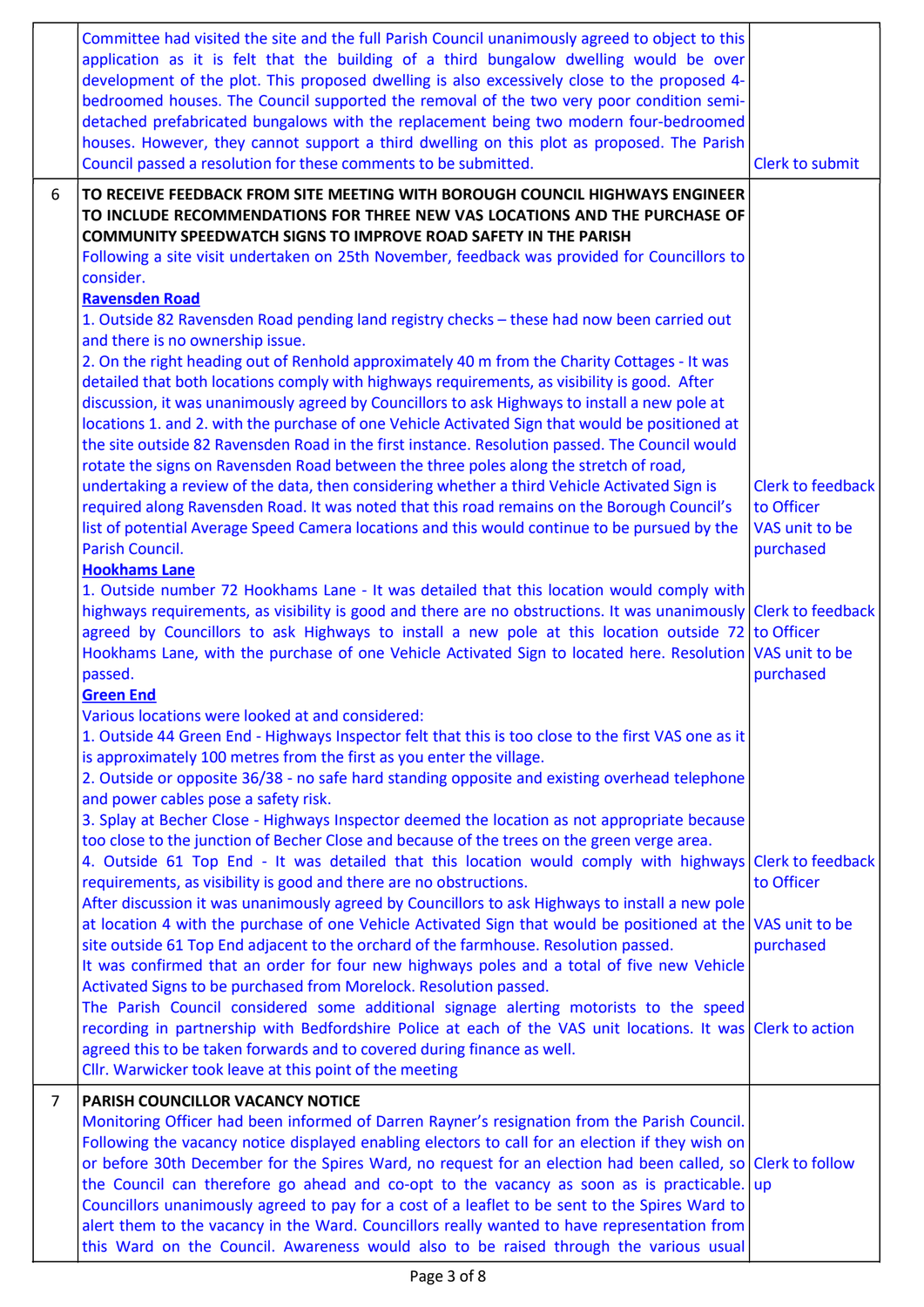|    | platforms as well.                                                                                            | Clerk to action  |
|----|---------------------------------------------------------------------------------------------------------------|------------------|
|    | With regards to the Renhold North vacancy, follow up communications had been made with                        |                  |
|    | the Borough Council and BATPC by the Parish Clerk, which was all fed back. Councillors                        |                  |
|    | unanimously agreed that the Borough Council should write to the ten electors advising them of Clerk to follow |                  |
|    | the outcome and why an election was not able to be proceeded with. Upon sight of the letter up                |                  |
|    | from the Local Authority and confirmation that it had been sent, it was agreed that a seven day               |                  |
|    | period be left from the date of the letter to allow for one of the electors to produce evidence               |                  |
|    | of posting/delivery to Borough Hall.                                                                          |                  |
|    | Then the Renhold North vacancy would be advertised through the various usual platforms.                       | Clerk to action  |
|    |                                                                                                               |                  |
| 8  | <b>PLATINUM JUBILEE</b>                                                                                       |                  |
|    | Cllr Gribble had secured 240 trees for planting. Residents had been invited to feedback on                    |                  |
|    | where these should be planted via Village Magazine.                                                           |                  |
|    | Other thoughts had included a village event at Howbury Hall. More information was detailed.                   |                  |
|    | Councillors unanimously agreed that village groups to receive any profit that they generate                   |                  |
|    | from the event. Resolution passed. Offers of help were requested for a range of different items               |                  |
|    | associated with the event.                                                                                    |                  |
| 9  | <b>REVIEW OF STANDING ORDERS</b>                                                                              |                  |
|    | Thanks again to Cllr. McIver who has continued to work tirelessly on the review of the                        |                  |
|    | document. The proposed document being recommended for approval had been circulated,                           |                  |
|    | following a thorough review by Councillors and a member of public who had offered assistance                  |                  |
|    | to help with review. It was asked that this to be a future agenda item for approval.                          | Clerk to arrange |
| 10 | <b>FINANCE MATTERS TO INCLUDE</b>                                                                             |                  |
| a) | Quotations to be considered and agreed                                                                        |                  |
|    | The Morelock quotation had been circulated which included five new Vehicle Activated Sign                     |                  |
|    | units with associated equipment, Councillors unanimously agreed to accept the quote of                        |                  |
|    | £13,150.00 plus VAT for the purchase of items. Approval granted for payment. Resolution                       |                  |
|    | passed.                                                                                                       |                  |
|    | Morelock quotation circulated for additional signage following awareness of local signage                     |                  |
|    | being used in neighbouring parish. This signage to be located on highways poles under VAS                     |                  |
|    | units with option of wording. It was unanimously agreed to purchase eight signs at a cost of                  |                  |
|    | £24 each following a half price discount applied by Morelock. Councillors unanimously agreed                  |                  |
|    | to accept the price of £230.40 including VAT for the purchase of the signage. Approval granted                |                  |
|    | for payment. Resolution passed. The wording on the signs confirmed to be identical to that of                 |                  |
|    | the signs in Wilden.                                                                                          |                  |
|    | Councillors unanimously agreed to approve up to £25 to be spent on a down pipe repair                         |                  |
|    | needed at the Green End bus shelter. Resolution passed.                                                       | Clerk to arrange |
| b) | Invoices to be paid                                                                                           |                  |
|    | N.B. Cllr McIver declared an interest in this item as RFO so did not vote on this item.                       |                  |
|    | <b>Backlight Ltd Administration service November £619.63</b>                                                  |                  |
|    | <b>Backlight Ltd Administration service December £619.63</b>                                                  |                  |
|    | <b>JCB Printing Village Magazine stapling November £50.00</b>                                                 |                  |
|    | Renhold Village Hall November hire £29.25                                                                     |                  |
|    | A R Worboys Ltd grass cutting SI1704 £735.60                                                                  |                  |
|    | Wave Anglian Water Business water charges £66.57                                                              |                  |
|    | Renhold Chapter House Gardening Club hire donation November £30.00                                            | Clerk to action  |
|    | Councillors unanimously agreed to resolve the above items for payment. Resolution passed.                     |                  |
|    | Review of Council expenditure to date for financial year 2021/22, Councillors had received an                 |                  |
|    | updated transaction report for the financial year to date, no matters arising it was noted.                   | Clerk to action  |
| c) | Budget review and approval of precept for 2022/23                                                             |                  |
|    | Councillors reviewed a number of supporting documents, including the draft budget plan,                       |                  |
|    | which was worked through in depth with consideration of the main focus areas of expenditure                   |                  |
|    | for the Council in the coming year. Clerk to update. It was unanimously agreed to approve the Clerk to action |                  |
|    | budget for 2022/23. Resolution passed. The Borough Council had advised of a change in tax                     |                  |
|    | base within the parish for 2022/23. The Council considered different options, being mindful of                |                  |
|    | wishing to move forwards with continuing to progress a number of improvements for the                         |                  |
|    | parish. Cllr. McIver took no part in the vote as RFO. It was unanimously agreed by those                      |                  |
|    | present to request a precept level of £23,255. Resolution passed. Clerk to submit.                            | Clerk to action  |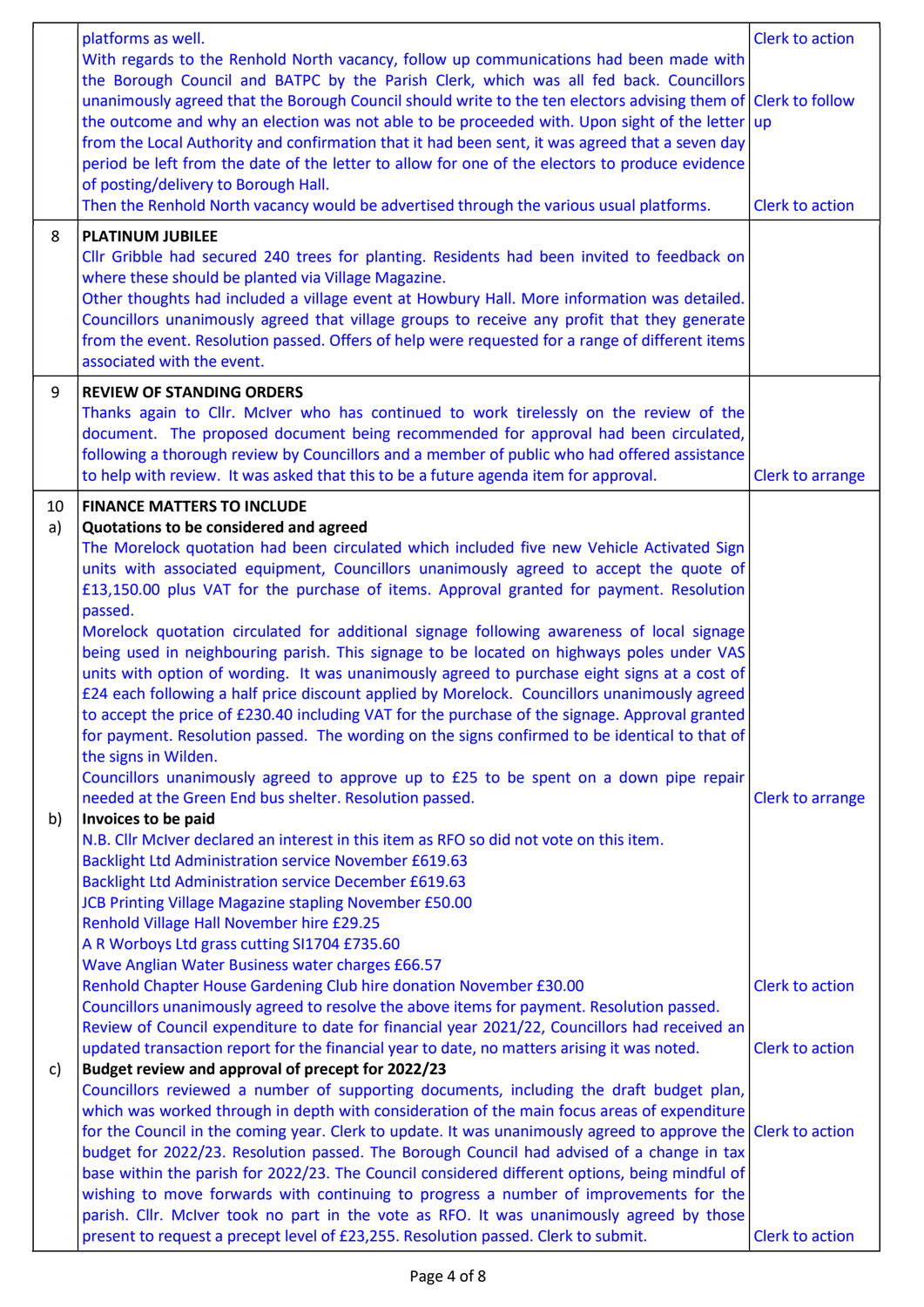| 11<br>a) | <b>MINUTES OF THE LAST MEETING</b><br>To review and consider any matters arising and resolve to sign as a true and accurate record.<br>It was resolved to approve the minutes of full Parish Council Meetings on 24 <sup>th</sup> November.<br>Minutes to be signed by the Chair as a true and accurate record.<br><b>Matters arising were:</b>                                                                                                                                                                                                                                                                                                                                                                                                                                                                                                                                                                                                                                                                                                                                                                                                                                                                                                                                                                            | Vice Chair to sign                                                                                                                             |
|----------|----------------------------------------------------------------------------------------------------------------------------------------------------------------------------------------------------------------------------------------------------------------------------------------------------------------------------------------------------------------------------------------------------------------------------------------------------------------------------------------------------------------------------------------------------------------------------------------------------------------------------------------------------------------------------------------------------------------------------------------------------------------------------------------------------------------------------------------------------------------------------------------------------------------------------------------------------------------------------------------------------------------------------------------------------------------------------------------------------------------------------------------------------------------------------------------------------------------------------------------------------------------------------------------------------------------------------|------------------------------------------------------------------------------------------------------------------------------------------------|
| b)       | " Council planning comments submitted.<br>• Further improvements required to the Aspire noticeboard before the Council will consider<br>taking it on. Following Cllr. Rayner's resignation, Clerk has linked with Orbit individual who is<br>managing this. Dialogue is ongoing and improvements have been requested. Following the<br>feedback received from Orbit, it will need to be a future agenda item for the Council to<br>consider if they are willing to take it on as an asset.<br>• Cllr. Polhill to be asked to review the Polhill Fountain and Top End notice board on a monthly Cllr. Polhill<br>basis - on hold.<br>" Cllr. Quince to arrange meeting with Sports Field Trustees and Village Hall Management<br>Committee after imminent publication of GI Survey.<br>" Cllr. Quince and Cllr Gribble arranging next steps regarding wildflower areas following<br>publication of GI Survey. This cost has been included as part of budget consideration.<br>• Clerk setting Cllr. McIver up as an online user. Latest request form completed, to be signed<br>then returned to bank.<br>.gov.uk website - Borough Councillors' Ward Fund still awaiting release of Ward Fund<br>monies for the project.                                                                                                   | <b>Clerk to action</b><br><b>Cllr.</b> Quince<br>Cllr. Quince &<br><b>Clerk to action</b><br>Clerk to chase                                    |
|          | " VAS data circulation completed<br>• Payment of accounts issued<br>Approved meeting minutes signed<br>" Cllr Moon had been following up the concern that the traffic lights at Church End are faulty<br>on a regular and recurring basis. Awaiting feedback on this.<br>" Follow up with Richard Fuller MP about the cash from the Average Speed Cameras going to<br>Central Government and not more locally given that the Local Authority and Parish Council<br>had funded the safety measures. Cllr. Gribble to action.<br>" Volunteers for Jubilee tree planting - in hand<br>" Letters to the Church re Churchyard maintenance and Village Magazine giving feedback to<br>their recent donations<br>Resident communication regarding planning application - response sent from Planning                                                                                                                                                                                                                                                                                                                                                                                                                                                                                                                              | <b>Clerk monitoring</b><br>Cllr. Moon<br>Cllr. Gribble<br><b>Clerk</b>                                                                         |
|          | Committee<br>• The downpipe continuing to flow straight on to the footpath at Church End by the barn, as a<br>significant Health and Safety issue been taken forwards. Letter was sent to occupier. Officers<br>are pursuing.<br>" Concerns communicated to Anglian Water regarding the numerous issues in the Parish with<br>the water supply and constant repairs; Cllr. Gribble continues to monitor<br>■ East West Rail work remains ongoing. Will be a future agenda item.<br>Neighbourhood Plan Working Group work remains ongoing. Will be a future agenda item.<br>October and November Average Speed Camera data - circulated<br>Bedford Development Management Peer Challenge, December 2021 Clerk involvement.<br>Parish Council comments fed back as part of internal review by Local Authority.<br>BBC Officer confirmed play area fence repair at Cranbourne Gardens is out to tender at the<br>moment for replacement with a metal fence. The Local Authority is working to get it<br>installed shortly but at this stage do not have a lead in time on when this will be. Once it has Clerk to<br>been awarded to a contractor, it will depend on delivery time of materials.<br>Police priority meeting information shared with local outlets. Cllr Quince to attend.<br>Thanks to Cllr. Rayner - ongoing | <b>Clerk monitoring</b><br>Cllr. Gribble<br>Clerk to arrange<br><b>Clerk noted</b><br>Clerk to arrange<br><b>Monitor</b><br><b>Cllr Quince</b> |
|          | • Sergeant Killick follow up items from last meeting noted. Residents expressed concerns Clerk<br>regarding speeding throughout the village as a continued worry. Feedback included Sgt<br>Killick outlined the position of the Police in terms of support that can be provided.<br>Unfortunatel,y locations of Average Speed Cameras and associated schemes are up to<br>Bedford Borough Council. Sgt Killick did agree to raise Ravensden Road with the Local<br>Authority, understanding that the road is an identified area where speeding is a persistent<br>issue. Sgt Killick update since meeting detailed that this has been raised with the Council.                                                                                                                                                                                                                                                                                                                                                                                                                                                                                                                                                                                                                                                             |                                                                                                                                                |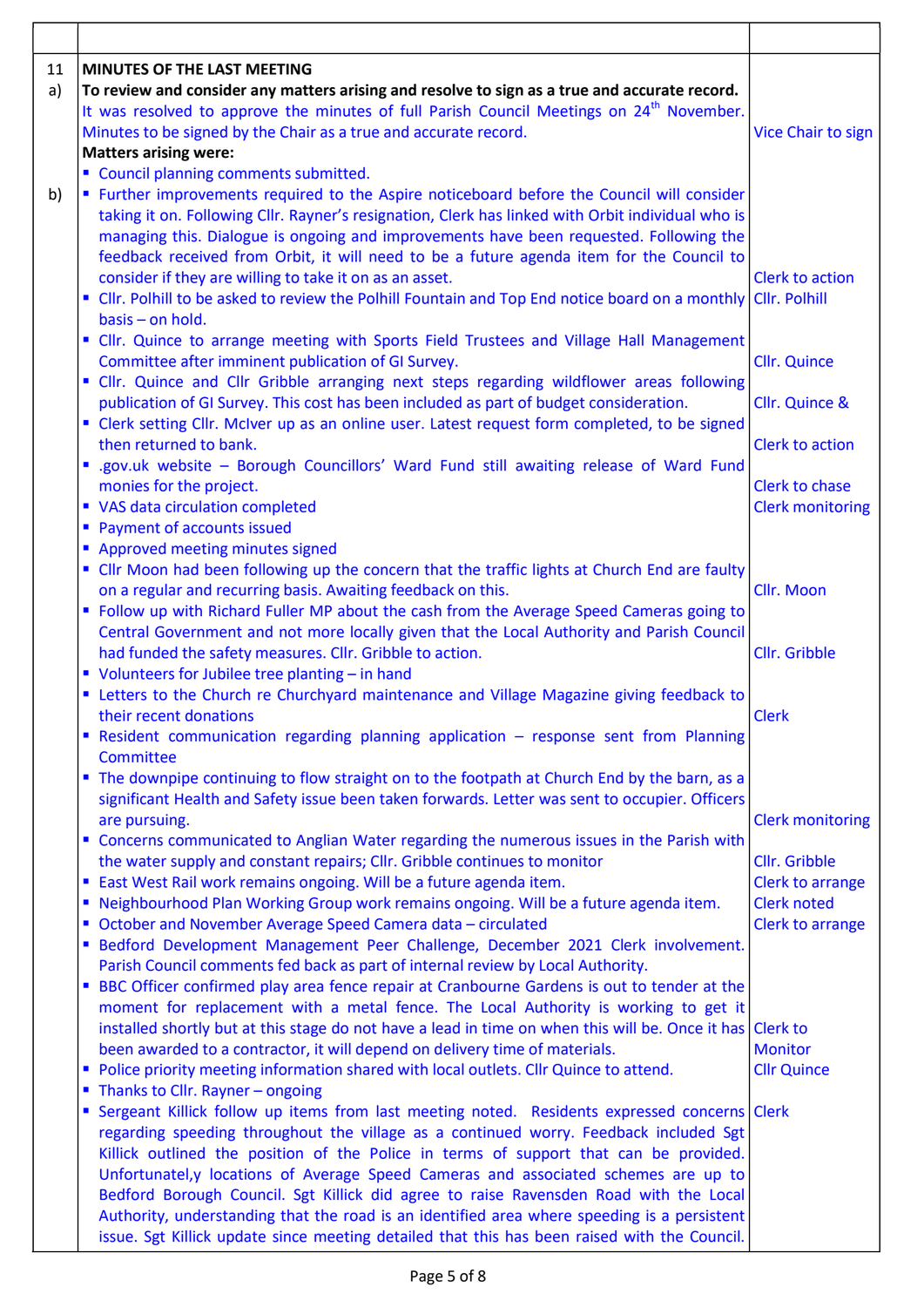|    | However as they are aware of the speeding concerns of residents, the impact of raising may                                                                                        |                     |
|----|-----------------------------------------------------------------------------------------------------------------------------------------------------------------------------------|---------------------|
|    | not be too great.<br>The Parish Council has requested previously, reiterating that speed enforcement data is fed                                                                  |                     |
|    | back to the Parish Council when it has taken place in the village. Sgt Killick update since                                                                                       |                     |
|    | meeting included that 5 sessions have been completed. Four tickets for speeding issued,                                                                                           |                     |
|    | these were the only offences during these sessions. All other road users were driving within                                                                                      |                     |
|    | the speed limits. 211 vehicles captured during these speeding sessions and of 211 vehicles                                                                                        |                     |
|    | checked, 4 were issued tickets it was noted.                                                                                                                                      |                     |
|    | Issue with heavy good vehicles breaking the Hookhams Lane restrictions which are                                                                                                  |                     |
|    | continually breached, Sgt Killick agreed to liaise with road Officers. Sgt Killick update since                                                                                   |                     |
|    | meeting, included email has been sent to Roads Policing Unit (RPU) and Clerk is waiting for a<br>response from them. RPU have had an unprecedented number of serious road traffic |                     |
|    | collisions to which they have been committed across the county which means that their                                                                                             |                     |
|    | resources have been stretched so Clerk may get a reply soon, and Sgt Killick will chase.                                                                                          |                     |
|    | Understanding the appropriate Police contact for Cranbourne Gardens given it is different                                                                                         |                     |
|    | from the remainder of the Parish seems illogical. Sgt Killick agreed to raise this and feed this Clerk to monitor                                                                 |                     |
|    | back, though it was noted the urban team is geographically closest to that area and that                                                                                          |                     |
|    | would be a contributing factor. Sgt Killick update since meeting confirmed that Renhold, old                                                                                      |                     |
|    | and new, will be managed by the Rural Community Team and any questions, queries or<br>incidents will be reported to the Rural Team. However, it may be the case that an Officer   |                     |
|    | from the Urban Community Team attends (depending on the immediacy of the incident                                                                                                 |                     |
|    | reported) as they have Officers closer to the newer parts of Renhold than the Rural Team                                                                                          |                     |
|    | does.                                                                                                                                                                             |                     |
|    | Sgt Killick discussed availability of accident data. This to be provided, as it would assist the                                                                                  |                     |
|    | Parish Council with raising again the need for improved highways safety in Renhold. Sgt                                                                                           |                     |
|    | Killick update since meeting, was there is a website that can be accessed by the public to                                                                                        |                     |
|    | look at recorded accidents in certain areas. https://www.crashmap.co.uk/ is the link for the<br>site.                                                                             |                     |
|    | Council planning guidance document to be placed on PC website - ongoing.<br>ш                                                                                                     | <b>Cllr. McIver</b> |
|    | • Platinum Jubilee celebrations agenda item completed. Insurance clarity provided.                                                                                                |                     |
|    | " Standing Orders agenda item completed                                                                                                                                           | <b>Cllr McIver</b>  |
|    | " VAS laptop asset register update completed                                                                                                                                      |                     |
|    | <b>Becher Close grass seeding update - ongoing</b><br>" Items included in budget put forward from last meeting completed                                                          | Cllr. Gribble       |
|    | • Planting license information to Cllr. Gribble - ongoing                                                                                                                         |                     |
|    | " Resident communication regarding bus service 27                                                                                                                                 | <b>Clerk</b>        |
| 12 | <b>CORRESPONDENCE AND INFORMATION RECEIVED</b>                                                                                                                                    |                     |
|    | <b>NALC Events Bulletin emails</b>                                                                                                                                                |                     |
|    | Age Partnership email promoting services                                                                                                                                          |                     |
|    | <b>BBC Planning weekly list email</b>                                                                                                                                             |                     |
|    | Village newsletter copy                                                                                                                                                           |                     |
|    | Online playgrounds promotional information<br><b>BRCC e-bulletin newsletter</b>                                                                                                   |                     |
|    | <b>CPRE</b> update emails                                                                                                                                                         |                     |
|    | <b>Bank statements</b>                                                                                                                                                            |                     |
|    | Crime statistics - forwarded to all                                                                                                                                               |                     |
|    | <b>ERTA Voluntary Transport email</b>                                                                                                                                             |                     |
|    | <b>Beds Police newsletter</b>                                                                                                                                                     |                     |
|    | <b>BBC Weekly Licensing list</b>                                                                                                                                                  |                     |
|    | BBC letter acknowledging receipt of planning comments<br>Renhold Parish VAS data summary for November 2021 - circulated                                                           |                     |
|    | Parish and Town Council Network Meeting information                                                                                                                               |                     |
|    | Planning consultant communication regarding planning application - Planning Committee                                                                                             |                     |
|    | response sent                                                                                                                                                                     |                     |
|    | <b>Borough Council Ward Fund Officer communications</b>                                                                                                                           |                     |
|    | Sergeant Killick engagement in Renhold's speeding issues various communications                                                                                                   |                     |
|    | October and November average speed camera data - circulated                                                                                                                       |                     |
|    | Renhold Village Hall hire booking for January communications                                                                                                                      |                     |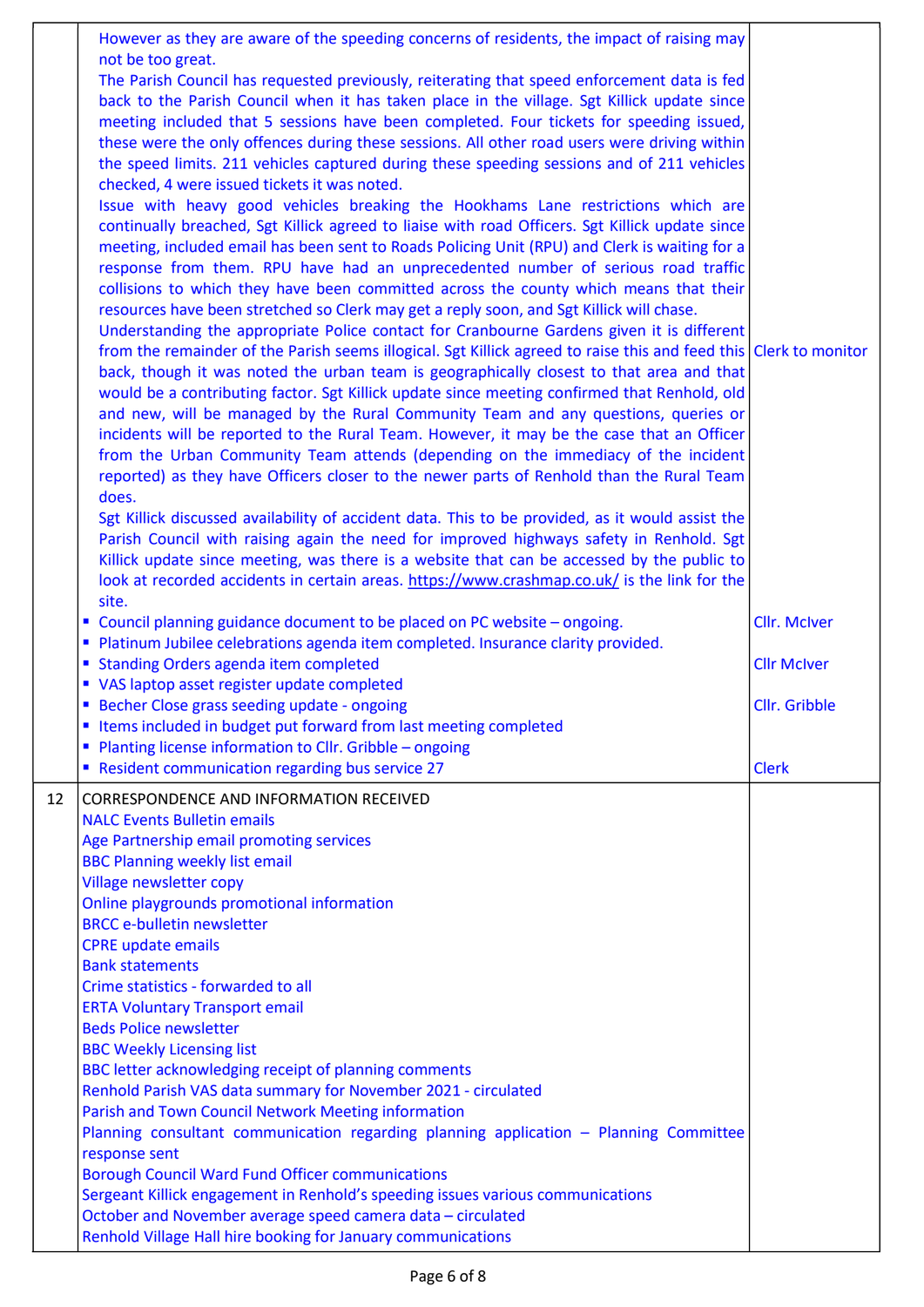BBC Officer communications regarding downpipe discharging onto Church End Resident communication regarding planning application – responded to, forwarded to **Committee** Further Morelock communications regarding additional VAS units Various BBC Officer and Inspector communications regarding VAS highways poles and site meeting to agree locations BBC Monitoring Officer communications regarding Councillor vacancy notice BATPC Officer communications regarding Councillor vacancy notice Parish and Town Council Network Meeting communications – circulated including meeting presentation CPRE November newsletter October and November average speed camera data - circulated BBC Parish and Town Council Network communications regarding future dates– circulated BBC PSPO Consultation for the Town Centre regarding e-scooters, cycling and skateboarding BBC Public Spaces Protection Order - Dog Control information East West Rail: Keeping You Connected - Autumn 2021 – circulated BBC communication regarding various current consultations BBC Street Trading (new application), outside of town centre, ALL CONSENT STREETS – circulated BBC Agenda for Standards Committee, Thursday, 16th December, 2021, 5.30 pm BBC communication regarding Wootton Neighbourhood Development Plan PCC Setting the Police budget for 2022/23 PCC Meets Town and Parish Councils - Cluster Sessions - Bedford Turquoise - circulated PC Bond meeting invite Priority Setting Meeting - Jan 2022 – circulated BBC Council Tax Parish Precept 2022-23 - circulated BBC communication regarding review of Planning at Bedford Borough Council - circulated Bedford Development Management Peer Challenge, December 2021 BBC communications Milton Ernest and Sharnbrook Neighbourhood Development Plans Made (Adopted) Bill Peet and Son diary and Christmas card Resident request for Parish Council minutes – responded to Copied into resident communication with Parish Council regarding November Parish Council meeting Resident communication with Parish Council regarding VAS location – responded to Resident information on the East West Rail Greenspace Map - Invitation to Contribute Resident communication regarding a Councillor – responded to Parish Council insurance clarity communication for Jubilee celebrations Councillor Caswell apologies for November Parish Council meeting Renhold Sports Club Management communication – responded to Resident communication regarding Abbey Close – responded to Resident communication regarding VAS units – responded to Resident communication regarding VAS units – responded to Resident communication regarding VAS units – responded to Land at Teazels - Brook Lane / Green Lane, Renhold – NPWG alerted to Resident communication detailing the new Community Speedwatch scheme work as a pilot for the local Police BBC Officer communications regarding 21/03105/FUL comment extension request EWR Co – Follow-up hybrid meeting with Parishes and Ward Councillors, 23 November 2021 – Thank you for attending – circulated Copy of Parish Councillor resignation received – actioned Copied into Renhold Community Speed watch Coordinator communications with BBC Highways **Officer** Renhold Remembers All Saints donation thank you received Resident communication regarding planning application for Three Ways, Church End, Renhold – responded to, forwarded to Planning Committee members Renhold Village Hall notice to all hirers Communications and meeting invite to discuss Great Meadows event BBC Review of Planning at Bedford Borough Council – circulated